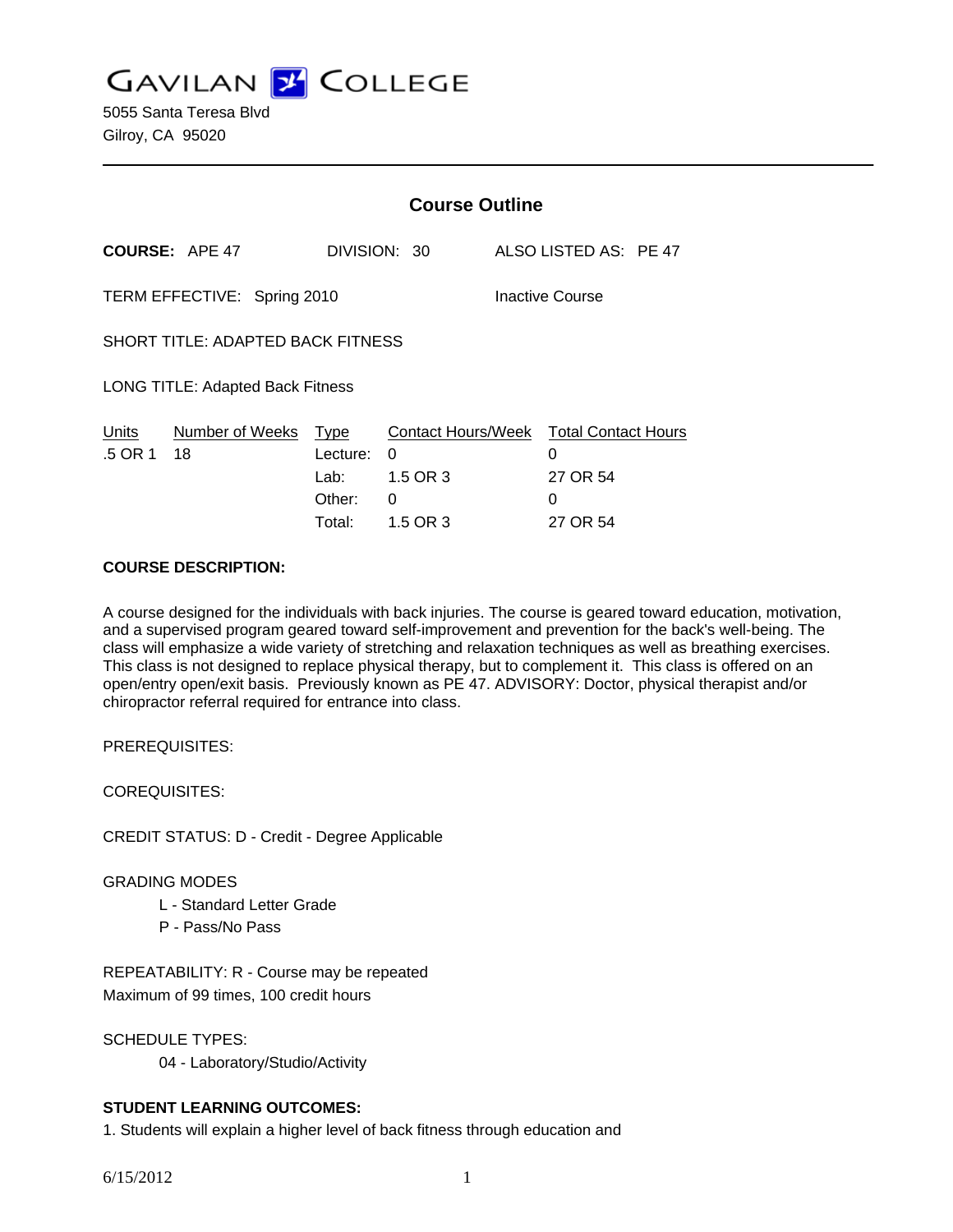exercise. ILO: 2,6,7 Measure: Performance, demonstration, oral report 2. Students will identify muscles related to back injuries. ILO: 2,6,1,7 Measure: Oral report, written exam, class discussion. 3. Students will identify flexibility and strength exercises specific to their individual needs. ILO: 6,2,1,7 Measure: Performance, demonstration 4. Students will practice proper stretching techniques in order to improve their back flexibility. ILO: 6,2,1,7 Measure: Performance, demonstration 5. Students will identify a variety of relaxation and visualization techniques.

ILO: 2,1,6,7

# **CONTENT, STUDENT PERFORMANCE OBJECTIVES, OUT-OF-CLASS ASSIGNMENTS**

Inactive Course: 05/11/2009

3 Hours

Course Overview. Intro to Exercise and Back Pain. Assess areas of physical fitness strengths and weaknesses and prioritize those areas to be addressed.

SPO: Students will identify strengths and weaknesses specific to their needs.

Homework: Develop Personalized Exercise Plan.

6 Hours

Introduction of Flexibility/Strength Exercises. Controlled, gradual and

progressive exercises. Cardiovascular Endurance. Range of Motion. SPO: Students

will practice flexibility and strength exercises specific to their needs.

Homework: Stretching Log

3 Hours

Stress and its impact on our lives. Fight or flight. Stress and Body Alignment.

Breathing and Visualization Techniques. Introduction to Proper Breathing

Exercises. SPO: Students will describe and demonstrate proper breathing

exercises. Homework: Stress & Breathing Log.

6 Hours

Use of equipment and safety procedures are discussed. Functional exercises and movements that stabilize the body. Intro of Anatomy of Spinal Cord and Back Muscles. Intro to Movement/Stretching w/Balls. SPO: Students will perform functional exercises and movements correctly. Homework: Search the Internet for article on Exercise Tips for Back Pain and share with class.

3 Hours

Review anatomy of the back muscles. Review common back injuries. Intro Resistive Strength/Alignment/Training. Back and Abdominal Exercises. SPO: Students will identify the back muscles and describe common back injuries. Homework: Read handouts.

3 Hours

Proper Positioning Lifting/Pushing, ect./Back. Balance exercises and stretching w/European balls. Stretches, review Spinal Cord/Muscles. Use of aids; i.e.,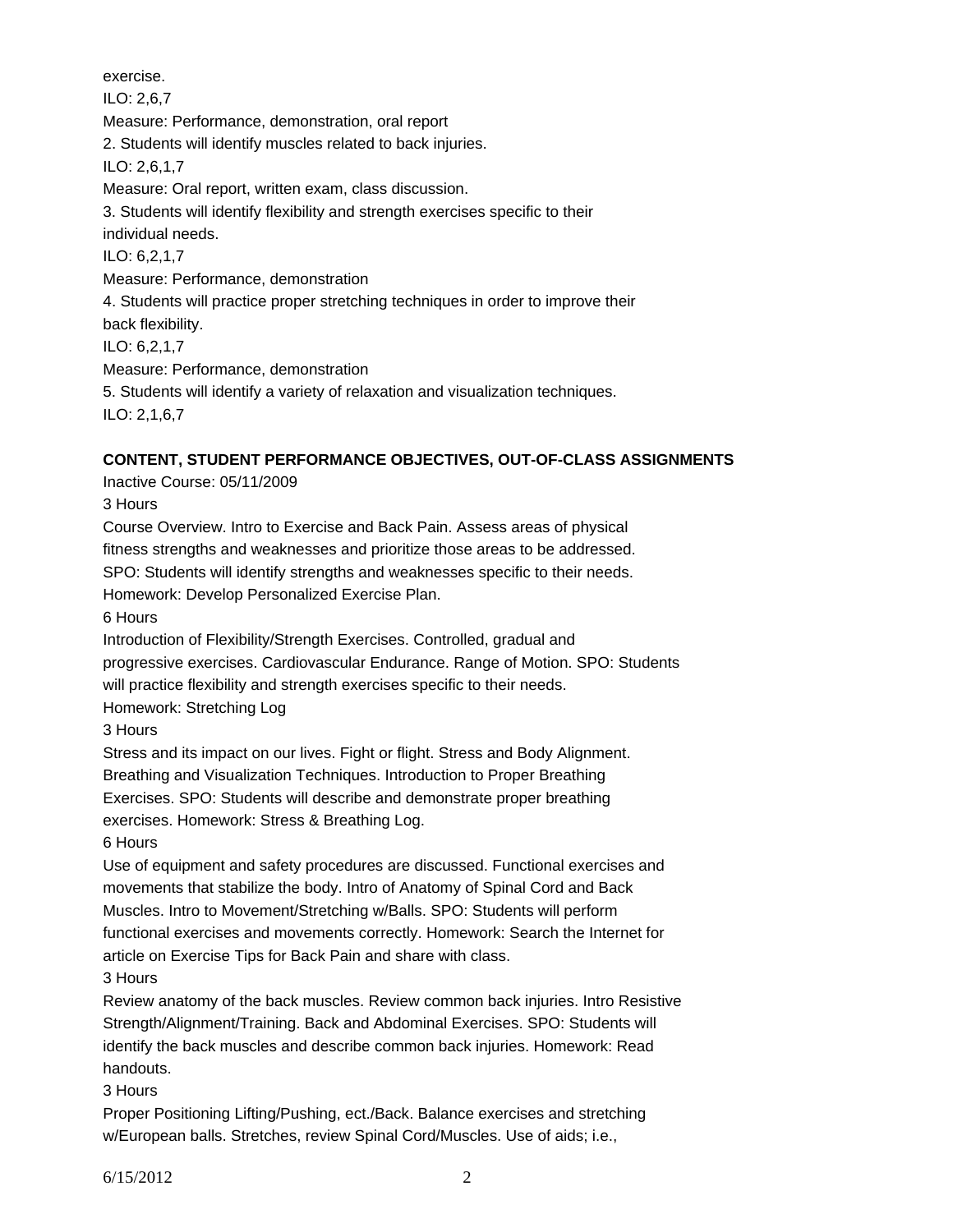chair, towel, mats "stretch/flex bands". SPO: Students will practice proper lifting techniques and exercises that improve their back flexibility. Homework: Continue relaxation techniques as well as stretching and strengthening behaviors.

### 3 Hours

Intro Muscle Strength and Endurance. Exercises/stretching w/mats/ball. Continuous muscle strengthening via hand weights. SPO: Students will practice stretching exercises with exercise ball and hand weights. Homework: Update their exercise plan to include new stretches.

### 3 Hours

Water Therapy Introduction-Walking, Stabilization. SPO: Students will demonstrate adapted water exercises that improve their back flexibility. Homework: Attend one water aerobic class and discuss the benefits of at least one exercise.

### 4 Hours

Intro Progressive Relaxation Techniques. Mat and ball stretching. Demo- practice proper positioning. More stretching w/mats & ball. Continue exercises and relaxation techniques. Review anatomy, proper positioning and update their exercise plan. Review for final exam & complete student logs. SPO: Students will demonstrate relaxation techniques correctly. Homework: Add relaxation techniques to Stress Log.

2 Hours

# **METHODS OF INSTRUCTION:**

- A. Videos, written materials, guest speakers.
- B. Attendance and participation.
- C. Demonstrations and explanations.
- D. Guided practice.
- E. Student Educational Contract

# **METHODS OF EVALUATION:**

The types of writing assignments required: Written homework The problem-solving assignments required: None The types of skill demonstrations required: Class performance Performance exams The types of objective examinations used in the course: None Other category: None The basis for assigning students grades in the course: Writing assignments: 10% - 50% Problem-solving demonstrations: 0% - 0% Skill demonstrations: 50% - 90% Objective examinations: 0% - 0%